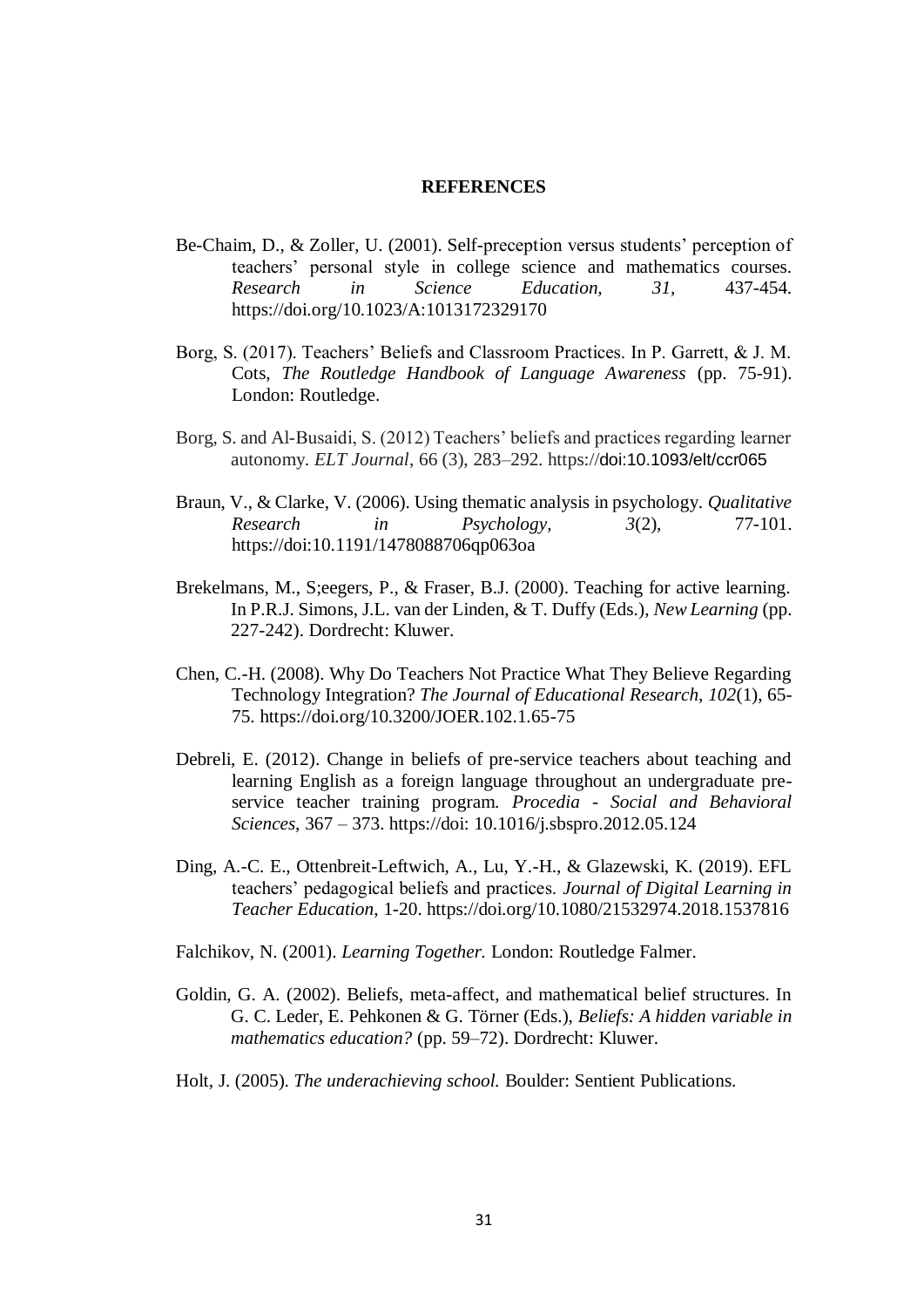- Hood, M. (2009). Case Study. In J. Heigham, & R. A. Croker, *Qualitative Research in Applied Linguistics* (pp. 66-90). New York: Palgrave Macmillan .
- Isangedighi, A. J. (2007). *Child psychology: development and education.* Calabar: Eti-Nwa.
- Jenkins, C. (2011). Authenticity through reflexivity: Connecting teaching philosophy and practice. *Australian Journal of Adult Learning, 51*, 72-89. Retrieved from https://files.eric.ed.gov/fulltext/EJ973633.pdf
- Kagan, D. M. (1992). Implications of Research on Teacher Belief. *Educational Psychologist, 27*(1), 65-90. https://doi.org/10.1207/s15326985ep2701\_6
- Kaymakamoğlu, S. E. (2018). Teachers' Beliefs, Perceived Practice and Actual Classroom Practice in Relation to Traditional (Teacher-Centered) and Constructivist (Learner-Centered) Teaching (Note 1). *Journal of Education and Learning, 7*, 29-37. http://doi.org/10.5539/jel.v7n1p29
- Kumagai, K., & Black, L. J. (2018). Teaching philosophy in practice: Developing compatibility. *Indonesian Journal of Applied Linguistics, 8*(2), 464-472. https://doi.org/10.17509/ijal.v8i2.13312
- Li, L., & Walsh, S. (2011). 'Seeing is believing': looking at EFL teachers' beliefs through classroom interaction. *Classroom Discourse, 2*(1), 39-57. https://doi.org/10.1080/19463014.2011.562657
- Maguire, M., & Delahunt, B. (2017). Doing a Thematic Analysis: A Practical, Stepby-Step Guide for Learning and Teaching Scholars. *All Ireland Journal of Teaching and Learning in Higher Education*. Retrieved from http://ojs.aishe.org/index.php/aishe-j/article/view/335
- Maulana, R., Opdenakker, M., den Brok, P., & Bosker, R. (2011). Teacher-student interpersonal relationships in Indonesia: profiles and importance to student motivation. *Asia Pacific Journal of Education, 31*(1), 33-49. https://doi.org/10.1080/02188791.2011.544061
- Mitra, B., Lewin-Jones, J., Barret, H., & Williamson, S. (2010). The use of video to enable deep learning. *Research in Post-Comulsory Education, 15*(4), 406-414. https://doi.org/10.1080/13596748.2010.526802
- Pajares, M. F. (1992). Teachers' beliefs and educational research: Cleaning up a messy construct. *Review of Educational Research, 62*(3), 380-390. https://doi.org/10.2307/1170741